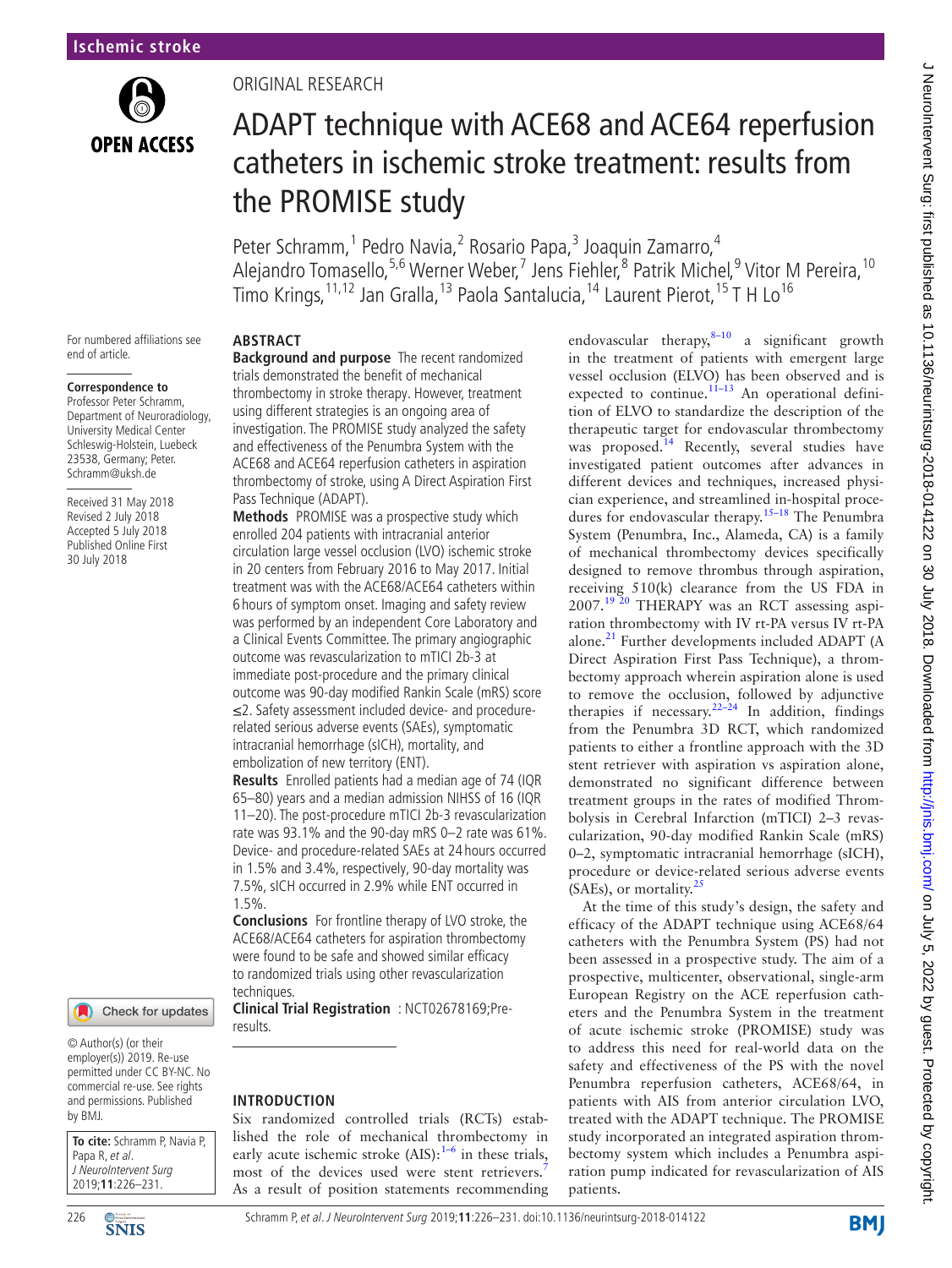## **Methods**

PROMISE was a prospective, multicenter, single-arm, open-label, observational European study to evaluate the safety and effectiveness of the ACE68/64 reperfusion catheters and the PS in the treatment of AIS (ClinicalTrials.gov Identifier, NCT02678169). Patients presenting within 6hours from symptom onset with an anterior circulation LVO AIS (within the internal carotid artery (ICA) and internal carotid terminus, middle cerebral artery (MCA) – M1/M2 segments) were eligible. This study was a non-inferiority comparison of 90-day mRS 0–2 rates between the ACE Penumbra System group and the intra-arterial therapy  $(IAT)$  group in the MR CLEAN trial.<sup>1</sup> At the time of study design, MR CLEAN established the benefit of intra-arterial therapy against medical management alone and was the only published RCT for our non-inferiority hypothesis and sample size calculation. The main aim of the study, however, was to assess the safety and effectiveness of the ACE68/64 in patients treated with the ADAPT technique. Every patient was checked for study eligibility and recorded on a site-specific Screening Log.

Treatment consisted of the ADAPT technique with thrombo-aspiration using ACE68 and ACE64 as first intention according to site routine practice. For rescue, any approved revascularization device and/or intra-arterial medication was allowed at the operators' discretion, including non-Penumbra devices. Adjunctive therapy was defined as the use of a stent retriever following a reperfusion catheter: before adjunctive therapy, three passes of the ACE catheter were recommended. At the discretion of the clinicians in charge of the patient or the investigator, the patient was pretreated with intravenous thrombolytics (IV tPA), and/or treated under general or local anesthesia, or conscious sedation. Follow-up visits to assess functional outcome, quality of life, and adverse events took place at 24hours, 7 to 10 days or discharge, 30-days, and 90-days post-procedure. In Europe, the ACE68 and ACE64 catheters were available in 2016 and 2015, respectively.

All procedures were in accordance with national and local ethical and institutional guidelines and site routine clinical practice. The local Ethics Committees approved the study, and the patients or their representatives provided written informed consent, according to local regulations.

#### **Imaging analysis**

All imaging scans (baseline CT/MRI, pre-procedure/procedure DSA, and 24hours' scan) were reviewed and adjudicated by an independent Core Imaging Laboratory (Toronto Western Hospital, University of Toronto) for mTICI and for procedural and safety assessments (confirmation of vessel damage and embolization of new territory (ENT), identification, and classification of intracranial hemorrhages).

#### **Patients**

Patient eligibility criteria included age of at least 18 years, presentation with anterior circulation LVO within 6hours of stroke onset or time last known to be well, occlusion of the internal carotid artery (ICA and ICA terminus) or MCA M1/ M2, National Institutes of Health Stroke Scale (NIHSS)≥2, and pre-stroke mRS score  $\leq$ 2. LVO status was determined mostly by CTA (85.3%), with some by MRA (14.7%). Imaging eligibility criteria were CT Alberta Stroke Program Early CT Score  $(ASPECTS) \ge 6$  or MR DWI ASPECTS $\ge 5$ , and absence of tandem extracranial occlusion or severe arterial stenosis requiring treatment prior to thrombectomy. Study exclusion criteria can be found in the Online Supplement. Up to 210 patients who met eligibility criteria were to be enrolled in a maximum of 25

European investigational sites, and an exclusion log of screened but not enrolled patients was kept at each site.

# **Primary and secondary endpoints**

Primary endpoints were angiographic revascularization assessed by digital subtraction angiography of the occluded target vessel to mTICI 2b or 3 at immediate post-procedure as adjudicated by an independent Core Laboratory and functional independence (mRS 0–2) at 90 days by mRS certified medical personnel, without blinding to the clinical or radiological patient data. Secondary endpoints were any device- and procedure-related SAEs at 24hours' and 30 days' post-procedure, all-cause morbidity (defined as mRS 3–5) and mortality at 90 days, occurrence of ENT, occurrence of sICH at 24hours, and occurrence of vessel damage at the end of the ADAPT procedure. Safety was assessed by collecting adverse events data during all study visits. Hemorrhagic transformation was radiologically classified according to the European Cooperative Acute Stroke Study (ECASS) definitions. sICH was defined according to ECASS-II definition<sup>26 27</sup> as a four point or greater deterioration in the NIHSS within 24hours after treatment compared with the pre-procedure NIHSS attributable to imaging evidence of an intracranial hemorrhage as adjudicated by the Core Imaging Laboratory. Safety endpoints were adjudicated for severity and causality by an independent Clinical Events Committee (CEC). All data were monitored during on-site visits.

Secondary efficacy endpoints included good functional neurological recovery defined as a reduction of 10 or more points in the NIHSS or a score of 0–1 at 7 to 10 days' post-procedure, times to mTICI  $\geq$ 2b revascularization, health economics data, and Quality of Life as assessed by EQ-5D-3L score at 90 days compared with 7 to 10 days.

## **Statistical analysis**

Baseline clinical and imaging data were summarized using standard descriptive statistics. This included the number of observations, mean, median, SD, minimum and maximum for continuous variables, and counts and percentages for discrete variables. All confidence intervals presented were two-sided. All statistical tests were two-tailed with a significance level of 0.05. Analyses were performed using SAS software (version 9.4; SAS Institute). $28$ 

The primary effectiveness analysis was an unadjusted non-inferiority comparison between the ACE68/64 reperfusion catheters Penumbra System group and the IAT group from the MR CLEAN trial. For sample size calculation, it was assumed that 38% (76/200) of the PS patients would experience primary endpoint success for 90-day mRS 0–2 compared with 32.6% (76/233) of the MR CLEAN IAT group: the estimated difference and 95% CI for the difference between groups would therefore be 5.4% (-3.7%, 14.4%). As the primary analysis, all efficacy and safety outcome measures were analyzed under the intent-to-treat (ITT) principle.

Prespecified analyses of association between primary and selected secondary endpoints (mTICI 2b-3 post-procedure, 90-day mRS 0–2, device- or procedure-related SAEs at 24hours and 30 days, 90-day mortality, occurrence of sICH) were conducted, with adjustment for several baseline characteristics (age, baseline NIHSS, occlusion location).

# **Results**

## **Baseline patient data**

Between February 2016 and May 2017, the PROMISE study enrolled 204 patients across 20 European centers using ADAPT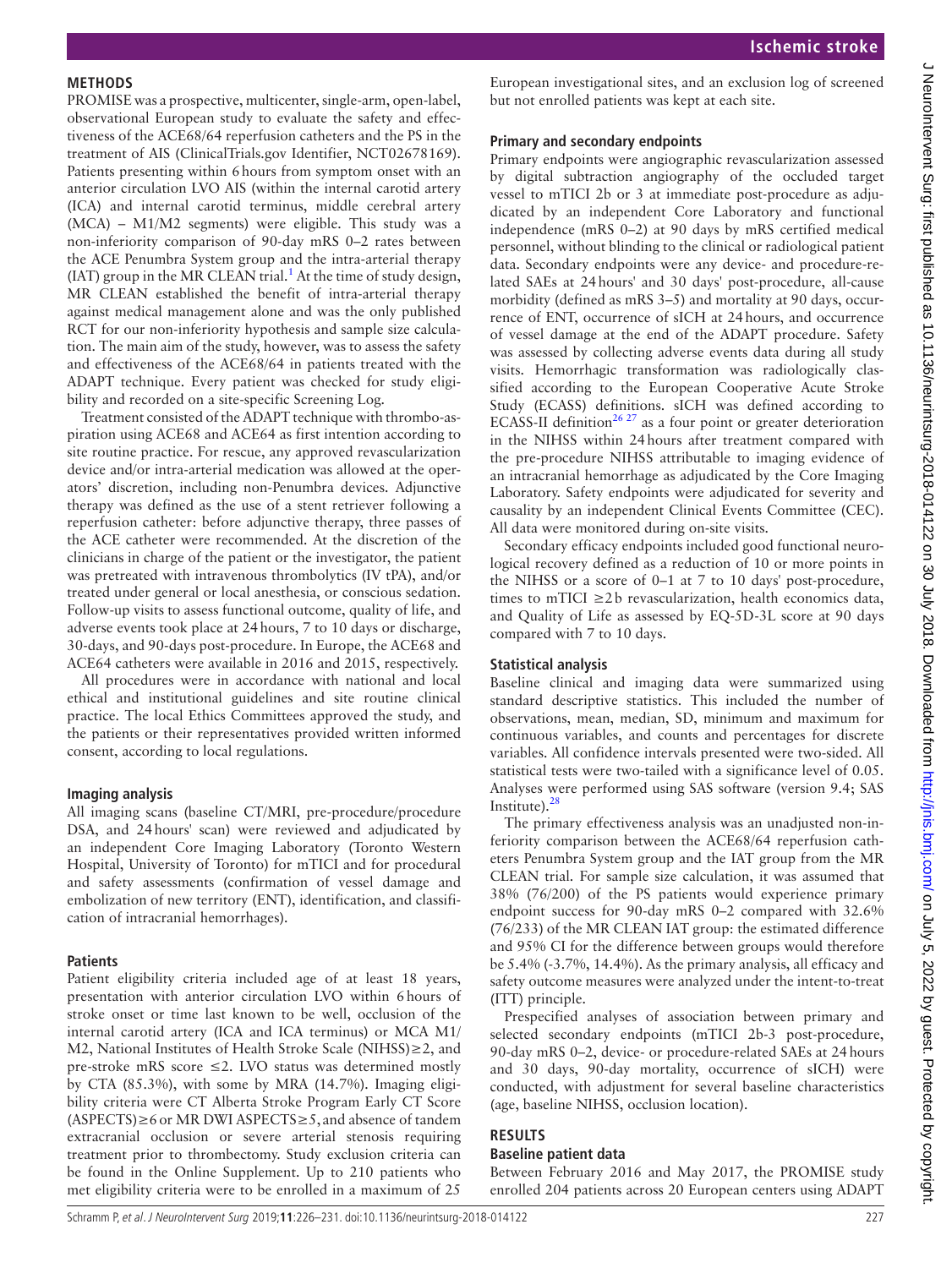with the Penumbra System and ACE68/64 catheters as frontline treatment. For enrollment, 30 (14.7%) patients were selected by MRI and 174 (85.3%) by CT. Of the 1433 patients screened and documented in site-specific Screening and Enrollment Logs, 1229 patients (85.8%) were screen failures and 204 patients (14.2%) were enrolled. The five most common reasons for screen failure were no imaging evidence of LVO of the anterior circulation (22.1%, 271/1229), followed by unknown onset of stroke symptoms with last proof of good health more than 6hours before (10.3%, 126/1229), lack of possibility to obtain informed consent (10.2%, 125/1229), onset of stroke symptoms >6hours (8.2%, 101/1229) or angiographic evidence of tandem extracranial occlusion or arterial stenosis proximal to occlusion requiring treatment prior to thrombus removal (8.2%, 101/1229). Four patients withdrew consent prior to the 90-day visit, therefore, 200 patients completed the 90-day visit and were included in the follow-up analysis.

Baseline characteristics are displayed in [table](#page-2-0) 1. The median age was 74 years, ranging from 27 to 96 years, and almost two-thirds of the patients were women (61.8%). Thirty-five percent (35.3%) of patients were transferred from other hospitals, 79.9% of stroke onsets were witnessed, and 20.1% of patients were last known to be well within 6hours before inclusion without knowing the exact time of onset. The median time from stroke onset to hospital admission was 97min (IQR 58.5– 154.5). The median baseline NIHSS score was 16 (IQR 11–20) and ranged from 2 to 36. At admission, the median CT ASPECTS was 9, while the median MRI DWI ASPECTS was 8. Occlusions were located in the ICA/carotid T (21.1%) and MCA (78.9%; 60.8% in M1, 18.1% in M2) and IV rt-PA was administered in 126 patients (61.8%), mainly within a bridging protocol 86.5% (109/126). At baseline, mTICI was 0 in most patients (91.2%, 186/204) with mTICI 1 in 8.3% (17/204) of patients.

The ACE68 catheter was utilized as frontline treatment in 65.7% of patients and the ACE64 in 32.8%: three patients (1.5%) were initially treated with other PS devices [\(table](#page-2-0) 1). For cases that required adjunctive therapy, the median number of ACE68/64 passes performed before switching was 2 (IQR 1–3). General anesthesia was performed in 58.3%, conscious sedation in 18.1%, and local anesthesia only in 23.5% of patients. A stent was placed for proximal stenosis or dissection in 2% of patients, and balloon angioplasty was used for proximal stenosis in 2% of patients. In 20.9% of patients, a stent retriever was used after PS as adjunctive treatment, in 13.4% of cases at the target vessel, 9% in distal vasculature, and 1.5% in both. No balloon guide catheters were reported to be used.

#### **Primary outcomes**

The proportion of patients with Core Laboratory-assessed mTICI 2b-3 was 93.1% (190/204) after all treatment (39.2% mTICI 3, 53.9% mTICI 2b). After Penumbra System treatment alone, 70.6% (144/204) of patients achieved mTICI 2b-3. Out of all patients achieving mTICI 2b-3 after ACE68/64, 74.4% (90/121) achieved revascularization after the first ACE68/64 pass. At 90 days, 61% of patients (122/200) achieved good functional outcome (mRS 0–2) ([table](#page-3-0) 2). The study met its primary effectiveness endpoint (Online Supplement).

## **Secondary outcomes**

Regarding safety endpoints, the all-cause mortality and morbidity rates at 90 days were 7.5% (15/200) and 31.5% (63/200), respectively, and the 24-hours sICH rate was 2.9% (6/204). According to MedDRA preferred terms, three patients died due to progression of stroke, two patients died due to cerebrovascular accident,

<span id="page-2-0"></span>

| Table 1<br>Baseline and procedural characteristics     |                                                                        |
|--------------------------------------------------------|------------------------------------------------------------------------|
| <b>Characteristic</b>                                  | Patients (N)                                                           |
| Age, years                                             | $71.3 \pm 12.4$ (204) (mean $\pm$ SD)<br>74/65-80 (median/IQR)         |
| Female                                                 | 61.8% (126/204)                                                        |
| <b>Baseline NIHSS</b>                                  | 15.4±5.8 (204) (mean±SD)<br>16/11-20 (median/IQR)                      |
| < 16                                                   | 46.6 % (95/204)                                                        |
| $16 - 20$                                              | 32.8 % (67/204)                                                        |
| > 20                                                   | 20.6 % (42/204)                                                        |
| CT ASPECTS*: per site assessment                       | $8.7\pm1.2$ (173) (mean $\pm$ SD)<br>9/8-10 (median/IQR)               |
| MR DWI ASPECTS: per site assessment                    | 7.4 $\pm$ 1.5 (30) (mean $\pm$ SD)<br>8/6-8 (median/IQR)               |
| IV rt-PA administered prior to procedure               | 61.8% (126/204)                                                        |
| Time from symptom onset to hospital admission<br>(min) | $115.3 \pm 78.6$ (204) (mean $\pm$ SD)<br>97.0/58.5-154.5 (median/IQR) |
| Site of vessel occlusion                               |                                                                        |
| Internal carotid artery/carotid T                      | 21.1% (43/204)                                                         |
| Middle cerebral artery                                 | 78.9 % (161/204)                                                       |
| First segment (M1)                                     | 60.8% (124/204)                                                        |
| Second segment (M2)                                    | 18.1% (37/204)                                                         |
| <b>Procedural information</b>                          |                                                                        |
| Penumbra ACE Catheters, (% n/N)                        | All patients (n=204)                                                   |
| Frontline device                                       |                                                                        |
| ACE68                                                  | 65.7 % (134/204)                                                       |
| ACE64                                                  | 32.8 % (67/204)                                                        |
| Other Penumbra catheters: 3MAX, 5MAX, ACE 60           | 1.5% (3/204)t                                                          |
| Frontline ACE68/64 catheter passes                     | $1.6 \pm 0.9$ (201) (mean $\pm$ SD (N))<br>1/1–2 (median/IQR)          |
| Additional mechanical intervention (% n/N)‡            | ACE 68/64 PATIENTS n=201                                               |
| Stent retriever after Penumbra System, total           | 20.9 % (42/201)                                                        |
| Target vessel/remaining clot                           | 13.4 % (27/201)                                                        |
| Distal vasculature                                     | 9% (18/201)                                                            |
| Stent for proximal stenosis or dissection              | 2% (4/201)                                                             |
| Balloon angioplasty for proximal stenosis              | 2% (4/201)                                                             |
| Catheter from other manufacturer                       | 1% (2/201)                                                             |

Data are % (n/N) or mean ±SD (N) (median) (IQR). ASPECTS, Alberta Stroke Program Early CT Score; IQR, interquartile range; NIHSS, National Institutes of Health Stroke Scale; mRS, modified Rankin Scale.

\*One patient with ASPECTS score not available due to a previous stroke. Principal Investigator confirmed the inclusion of the patient.

†Three patients were treated with ACE60, 3MAX, or 5MAX, admitted under protocol version B

‡Patients may have more than one additional mechanical intervention.

and the remaining 10 patients died due to different causes (cerebral hemorrhage, hemorrhagic transformation stroke, ischemic stroke, seven others not related to stroke). The ENT rate was 1.5% (3/204), vessel perforation rate was 0.5% (1/204), distal emboli rate was 1.0% (2/204), and vessel dissection rate was 2.5% (5/204) ([table](#page-3-0) 2). The frequency of new ischemic stroke within 24hours was 0%.

Per adjudication by the CEC, there were nine device- and procedure-related SAEs (4.4%) at 30 days, of which seven (3.4%) occurred within 24hours. These events included carotid artery dissection (n=2), cerebral artery embolism (n=2), cerebral artery occlusion (n=1), cerebral hematoma (n=1), hemorrhagic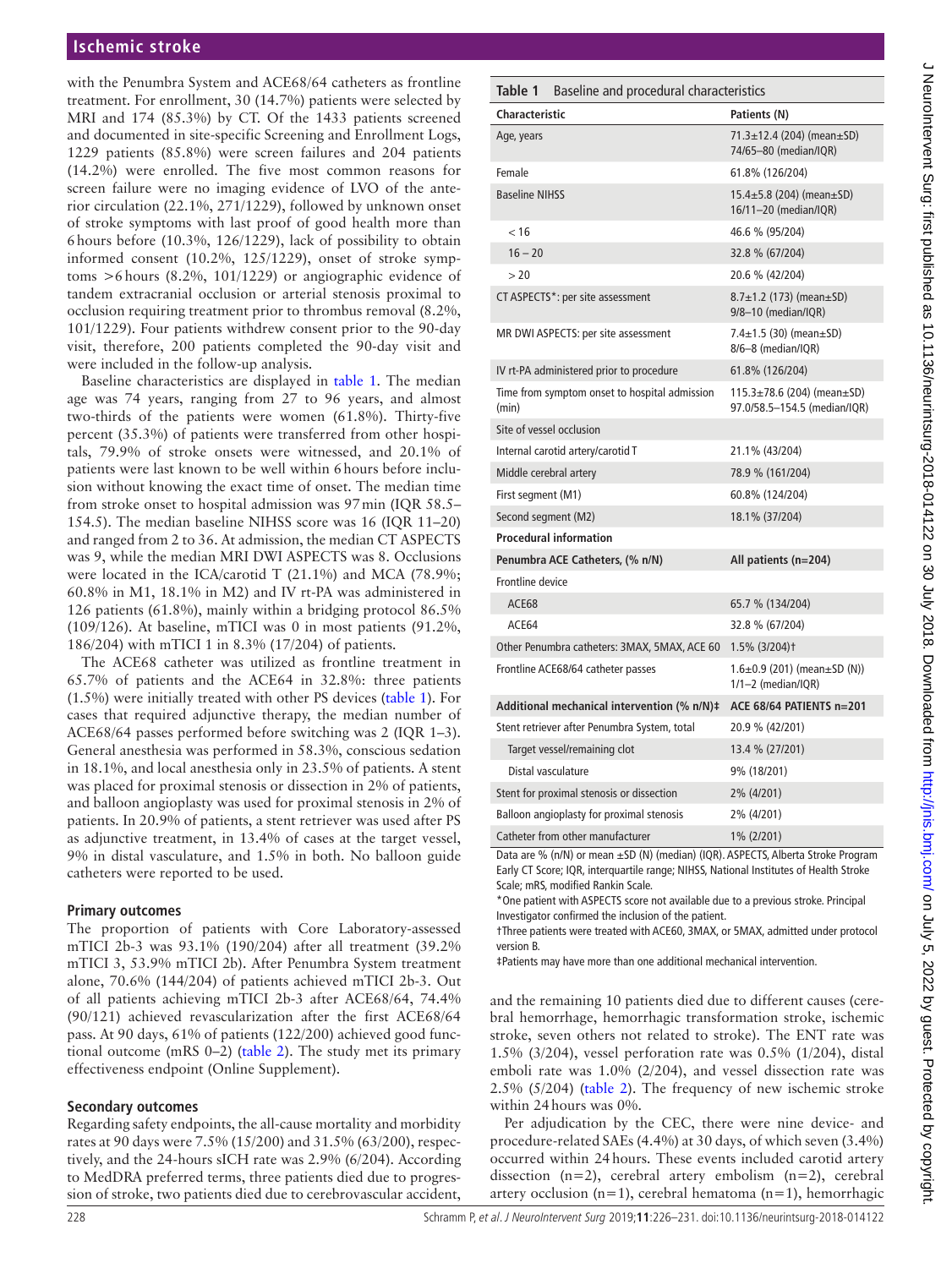**Ischemic stroke**

<span id="page-3-0"></span>

| Table 2<br>Primary and secondary endpoints                     |                                                                         |
|----------------------------------------------------------------|-------------------------------------------------------------------------|
| Outcome                                                        | % (n/N)                                                                 |
| <b>Primary endpoints</b>                                       |                                                                         |
| mTICI 2b-3 at post-procedure: per core<br>laboratory*          | 93.1% (190/204)                                                         |
| mRS 0-2 at 90 days t                                           | 61% (122/200)                                                           |
| <b>Secondary endpoints</b>                                     |                                                                         |
| Neurologic improvement‡                                        | 67.9% (127/187)                                                         |
| Device-related SAEs at 24 hours: per CEC                       | 1.5% (3/204)                                                            |
| Device-related SAEs at 30 days: per CEC                        | 2.0% (4/204)                                                            |
| Procedure-related SAEs at 24 hours: per CEC                    | 3.4% (7/204)                                                            |
| Procedure-related SAEs at 30 days: per CEC                     | 4.4% (9/204)                                                            |
| All-cause mortality at 90 days§                                | 7.5% (15/200)                                                           |
| Morbidity at 90 days                                           | 31.5% (63/200)                                                          |
| Symptomatic intracranial hemorrhage at<br>24 hours: per CEC#   | 2.9% (6/204)                                                            |
| Embolization of new territory: per CEC                         | 1.5% (3/204)                                                            |
| Vessel damage: per CEC                                         | 2.9 % (6/204)                                                           |
| Vessel perforation                                             | 0.5 % (1/204)                                                           |
| <b>Vessel dissection</b>                                       | 2.5% (5/204)                                                            |
| Symptom onset to ASPECTS CT/MRI, minutes                       | $137.9 \pm 71.0$ (204) (mean $\pm$ SD)<br>127.5/81.5-188.0 (median/IQR) |
| Imaging to arterial puncture, minutes                          | 72.2±44.2 (204) (mean±SD)<br>61.5/41.0-91.5 (median/IQR)                |
| Arterial puncture to revascularization, minutes                | $40.1 \pm 27.2$ (204) (mean $\pm$ SD)<br>31.0/20.0-53.0 (median/IQR)    |
| EQ-5D-3L VAS improvement at 90 days<br>compared with 7-10 days | $4.7 \pm 20.4$ (119) (mean $\pm$ SD)<br>5/0-15 (median/IQR)             |

are % (n/N) or mean  $\pm$ SD (N) (median) (IQR). ASPE Early CT Score; CEC, Clinical Events Committee; CI, confidence interval; IQR, interquartile range; mRS, modified Rankin Scale; mTICI, modified Thrombolysis in Cerebral Infarction; SAE, serious adverse event.

\*For two patients missing Core Laboratory DSA review due to vessel not visualized, PI assessment of mTICI score carried over.

†Four patients withdrew prior to the 90-day follow-up and were excluded from 90-day mRS analysis.

‡Good functional neurological recovery defined as a reduction of 10 or more points in the median NIHSS or a score of 0–1 at 7–10 days. Seventeen patients did not have 7-10 day NIHSS assessment.

§Mortality assigned as 90-day mRS 6.

¶Morbidity defined as 90-day mRS 3–5.

\*\*Defined as 24 hours CT evidence of an ECASS-defined intracranial hemorrhage associated with a 4-point or more worsening of the NIHSS score.

cerebral infarction (n=1), subarachnoid hemorrhage (n=1), and vascular pseudoaneurysm (n=1). Regarding vessel damage events (serious and non-serious), there were five arterial dissections, all of which were extracranial, and one perforation during stent retriever use in distal vasculature. Four of the five dissections were unrelated to ACE catheter use and possibly/probably/ definitely related to the procedure.

Regarding secondary efficacy endpoints, good functional neurological recovery was achieved in 67.9% of patients (127/187), with 35.3% (66/187) having NIHSS 0–1. The times to revascularization endpoint data are shown in [table](#page-3-0) 2. The median reperfusion time (arterial access to mTICI 2b-3 or final angiogram if 2b-3 was not achieved) was 31 min (IQR 20–53), and the median time from stroke onset to mTICI 2b-3 or final angiogram was 245.5min (IQR 192–305). The current time metrics are shown in [figure](#page-3-1) 1. Please see Online Supplement for



<span id="page-3-1"></span>**Figure 1** Comparison of PROMISE time metrics with MR CLEAN, STRATIS, and ASTER trials (A) MR CLEAN and PROMISE procedural time comparison. (B) STRATIS and PROMISE procedural time comparison. (C) ASTER and PROMISE procedural time comparison.

details of safety events, primary effectiveness analysis, and additional process times.

Self-reported assessment on quality of life at 90 days compared with 7 to 10 days included improvement in mobility (9.9%), self-care (14.5%), usual activities (19.0%), and pain/discomfort (7.1%), and worsening in anxiety/depression (4.2%). Median duration of index hospitalization was 8 days (IQR 5–11), which is typical per European standard of care, and all-cause rehospitalization rate from discharge to 90 days was 8.3% (17/204). Of note, 73.5% of patients (150/204) were back home by 90 days.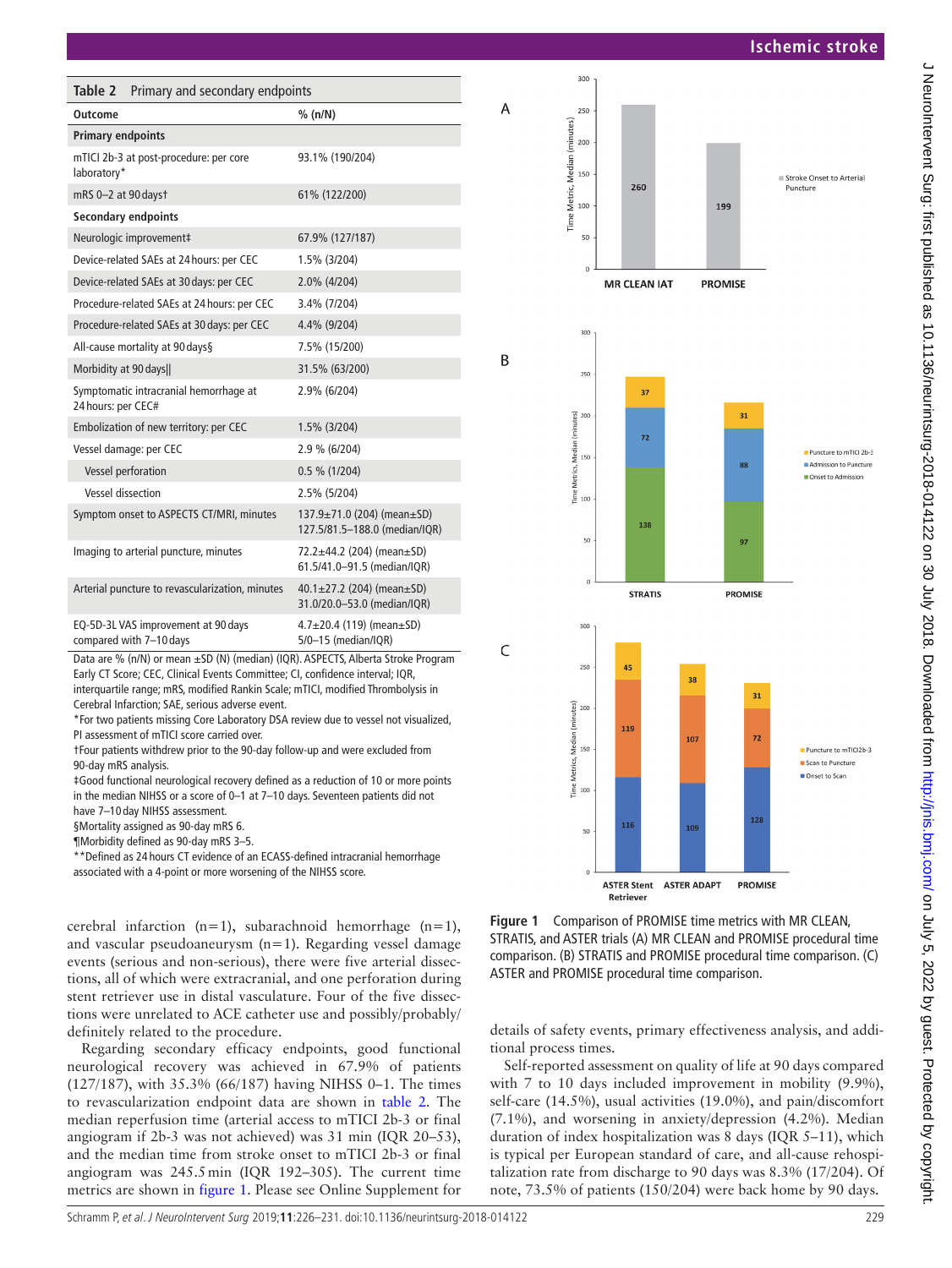#### **Subgroup analyses**

In pre-specified subgroup analyses of primary and selected secondary endpoints, several baseline covariates were examined including stroke severity per NIHSS ( $<$  16, 16–20, or  $>$  20), age (<80or≥80 years), and occlusion location. In unadjusted analysis, lower baseline NIHSS and younger age (<80 years) were predictors of functional independence. In addition, younger age (<80 years) was a predictor of decreased mortality. No impact of higher baseline NIHSS on the occurrence of sICH or mortality was observed. In analysis adjusted for the significant predictors of baseline or outcome differences, there were no differences in rates of 90-day mRS 0–2, mTICI 2b-3, or mortality between transfer and direct-admit patients. For subgroup analysis details, please see Online Supplement.

# **Discussion**

Results from the PROMISE study supported the safety and effectiveness of the ACE68 and ACE64 reperfusion catheters with the PS in patients with AIS secondary to anterior LVO, using the ADAPT technique as frontline therapy in real-world practice. mTICI 2b-3 post-procedure was achieved in 93.1% of cases (including 20.9% of patients who were also treated with stent-retrievers), and 61% of cases achieved 90-day mRS 0–2. The median time from arterial puncture to mTICI 2b-3 was 31 min. The safety profile was favorable with 7.5% early mortality, 2.9% sICH, and 1.5% ENT rates.

In the ASTER RCT which randomly assigned patients to a frontline approach with contact aspiration or stent retriever, therapy with the ADAPT technique was not superior to stent retrievers in safety or efficacy.<sup>[16](#page-5-12)</sup> A recent meta-analysis (HERMES) pooled patient-level data from five RCTs comparing endovascular thrombectomy to standard medical care in patients with AIS. It showed the benefit of mechanical thrombectomy devices over medical management alone.<sup>7</sup> The STRATIS study determined that outcomes observed in a meta-analysis (SEER Collaboration) pooling patient-level data from four RCTs could be reproduced in a large real-world cohort.<sup>[15](#page-5-5)</sup>

Data from the current study were compared with published literature. Compared with ASTER, mTICI 2b-3 was achieved in 93.1% of patients in PROMISE (20.9% stent retriever use) vs 85.4% in ASTER (32.8% stent retriever use). Compared with the endovascular treatment groups in HERMES, STRATIS, and ASTER, the proportion of patients with 90-day mRS scores 0–2 was higher in PROMISE (61% vs 46% in HERMES, 56.5% in STRATIS, and 45.3% in ASTER aspiration). Age and baseline NIHSS in these trials were comparable to the PROMISE population, although other characteristics, such as tandem occlusion, may vary. The 90-day mortality rate was satisfactory in PROMISE (7.5% vs 15.3% in HERMES, 14.4% in STRATIS, 19.3% in ASTER aspiration). The rate of sICH in PROMISE was lower than HERMES and ASTER and higher than STRATIS (2.9% vs 4.4% in HERMES, 1.4% in STRATIS, 5.3% in ASTER aspiration). The rate of ENT observed in PROMISE was lower than ASTER and higher than STRATIS (1.5% vs 0.8% in STRATIS, 3.7% in ASTER aspiration). It should be noted that ASTER used almost exclusively ACE64 and 5MAX catheters over ACE68 (65 ACE64, 1 ACE68, 63 5MAX devices were used frontline in the aspiration group).

The improvement in revascularization rates observed in PROMISE might be due to the introduction of the ACE68/64 catheters, along with improved technical skills due to the higher volume of endovascular treatment in recent years. On the other hand, improvements of in-hospital processing times implemented after the introduction of new stroke treatment

guidelines $8-10$  as seen in the rapid symptom onset to arterial puncture time (comparison with MR CLEAN, STRATIS, and ASTER in [figure](#page-3-1) 1) might also be correlated with better patient outcomes observed in PROMISE. These observations suggest that the ADAPT technique is an effective method, and that the rate of complications, especially of sICH, is low. This favorable safety profile may arise from the use of the recently introduced large-bore catheters with improved trackability, resulting in less manipulation with multiple devices. Though not a prespecified analysis, no significant differences in safety or effectiveness outcomes were noted between the two catheter groups, ACE64 or ACE68. There were no differences in baseline patient characteristics, except for more cardiac heart failure, less peripheral artery disease, and higher pre-stroke mRS >0, in the ACE68 group. The first-pass success rate with ADAPT was 60.2%, with no significant difference between catheter sizes (58.2% vs 61.2%, ACE64 vs ACE68). Outcomes should be evaluated with caution due to the unknown impact of the baseline covariates. The potential impact of catheter size remains to be elucidated in a larger study with a matched patient population. In the PROMISE study, balloon guide catheters were not used due to lesional aspiration at the proximal face of the clot.

The primary limitation of the PROMISE study was inherent in its study design and lack of a randomized controlled comparison, and the absence of blinding of the 3-month mRS assessment. Although PROMISE study criteria excluded patients with tandem lesions requiring treatment prior to aspiration, nine patients (4.4%) with proximal stenosis were enrolled and five required intervention (two stenting and angioplasty, one stenting, and two angioplasty alone), which may be a lower proportion compared with other studies. The major strengths of this study include evaluation by an independent Core Laboratory and a Clinical Events Committee, prospective and consecutive enrollment of patients to minimize potential bias associated with a registry, all data being monitored during on-site visits, and data collected from real-world clinical practice across Europe.

# **Summary**

As technical and clinical developments in stroke treatment evolve, these results suggest that in current practice, the ADAPT technique with ACE68/ACE64 offers equal or better results compared with other techniques. The findings from the PROMISE study support the use of aspiration with ACE68/ACE64 reperfusion catheters as a frontline therapy in the treatment of patients with ischemic stroke from large vessel occlusion.

#### **Author affiliations**

<sup>1</sup>Department of Neuroradiology, University Medical Center Schleswig-Holstein, Luebeck, Germany <sup>2</sup>

<sup>2</sup>Radiology-Interventional Neuroradiology, Hospital Universitario Donostia, San Sebastian, Spain

<sup>3</sup>Radiology, Universita degli Studi di Messina, Messina, Italy

<sup>4</sup>Interventional Neuroradiology, Hospital Universitario Virgen de la Arrixaca, Murcia, Spain

<sup>5</sup>Department of Radiology, Section of Interventional Neuroradiology, Barcelona, Spain

<sup>6</sup>Vall d'Hebron Research Institute (VHIR), Barcelona, Spain<br><sup>7</sup> Padiology and Nouroradiology, Pubr University Rochum

<sup>7</sup>Radiology and Neuroradiology, Ruhr-University Bochum, University Medical Center Langendreer, Bochum, Germany

Department of Neuroradiology, University Medical Center Hamburg Eppendorf, Hamburg, Germany<br><sup>9</sup>University of Lausanne, Lausanne, Switzerland

<sup>10</sup>Medical Imaging, Toronto Western Hospital, Toronto, Ontario, Canada<br><sup>11</sup> Division of Neuroradiology, Department of Medical Imaging, Toronto Western<br>Hospital, University Health Network, Toronto, Ontario, Canada

<sup>12</sup> Division of Neurosurgery, Department of Surgery, Toronto Western Hospital,<br>University Health Network, Toronto, Ontario, Canada

 $^{13}$ Department for Diagnostic and Interventional Neuroradiology, Inselspital, University